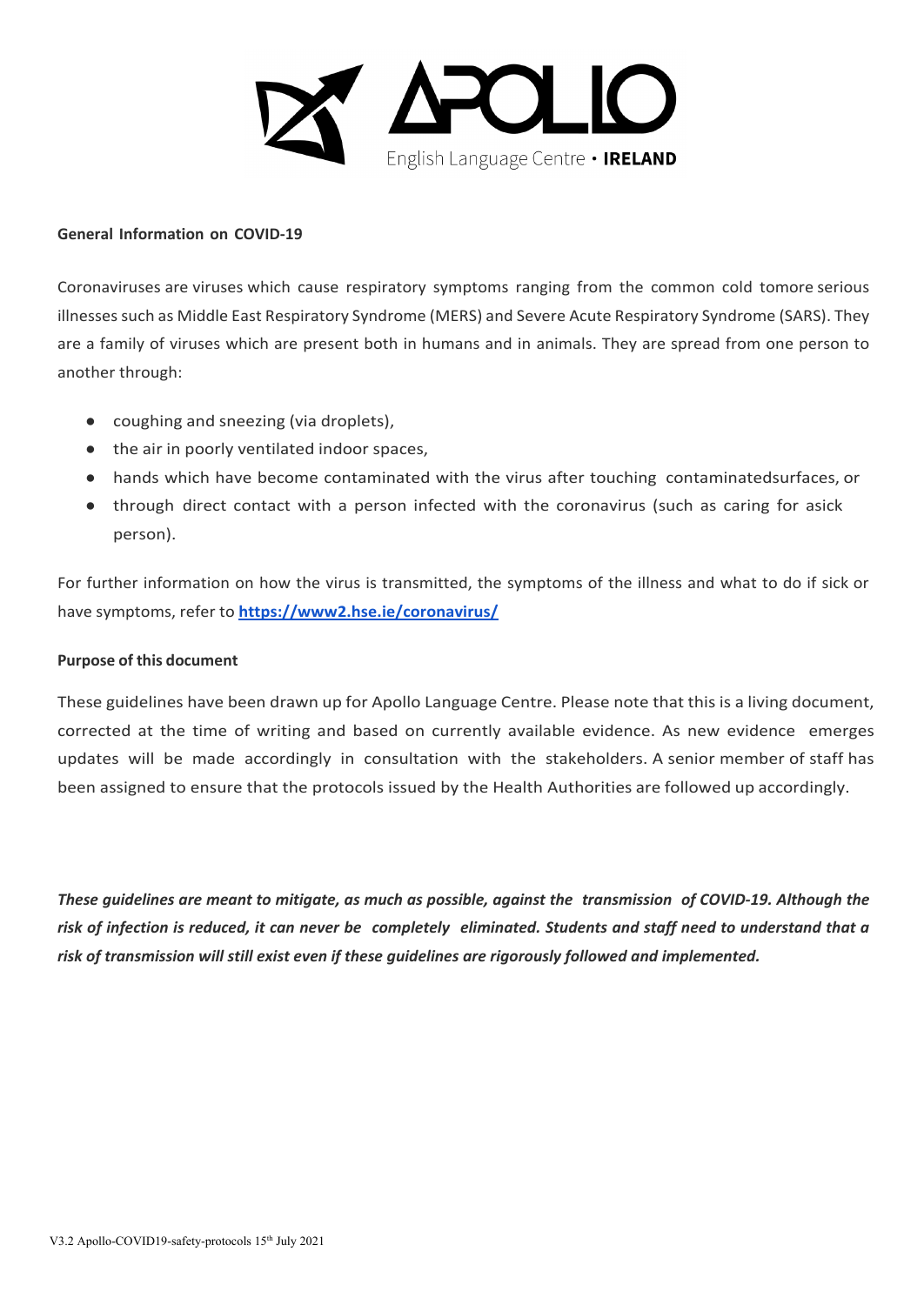

### **General Protocols**

- Placement and progress assessments, induction and graduation may be done virtually where social distancing cannot be provided.
- Students arriving in Ireland from overseas need to fill in the Covid-19 Passenger Locator Form and restrict their movements for 14 days (find out the latest updates [here\)](https://www.gov.ie/en/publication/b4020-travelling-to-ireland-during-the-covid-19-pandemic/)
- Apollo has the right of refusal of entry into the premises if students or staff are visibly unwell or with any COVID-19 symptoms.
- Apollo provides containers with 60% alcohol hand-rub at the entrance of the premises, in each classroom and at strategic points throughout the school. All persons should sanitise their hands frequently, and on entry and exit of the building.
- Apollo regulates the entrance into and exit from the premises, adopting crowd management techniques with visible markings where possible.
- There are no large gatherings or assemblies, with the exception of emergency evacuations.
- There is a no hand shaking / hugging policy.
- Signs are posted prominently throughout the school to remind everyone of the importance of social distancing and hygiene.
- Daily attendance of students and staff is taken and monitored.
- Students and staff are required to wear face masks at all times on school property inside the school building and outside in the entrance area and on the steps.
- During break time and before or after class, when eating or smoking, you must remain a minimum distance of 2 meters apart from each other as you will be without a face mask.
- Vigorous and regular cleaning regimes are in place to make our schools as safe as possiblefor all students and staff. Cleaning and disinfection regimens are documented.
- All students and staff are encouraged to bring their own water.
- Before starting/returning to the school, all students and staff must complete the Covid-19 Declaration Form with their contact information. Providing misleading informationwill constitute cause for disciplinary measures.
- If students or staff are leaving and returning to Ireland (e.g. holidays) they must inform the school of their travel plans and flight details. Depending on the destination, a quarantine period of 14 days may be required upon return to Ireland during which entry to the school building will be denied. There is no online component to make up for these classes. The advice is **not** to travel outside Ireland. Before returning to school after holidaysstudents andstaff must re-submit the COVID-19 Self-Declaration Form
- If students or staff are absent for a full week or more, they must re-submit the COVID-19 Self Declaration Form before returning to school.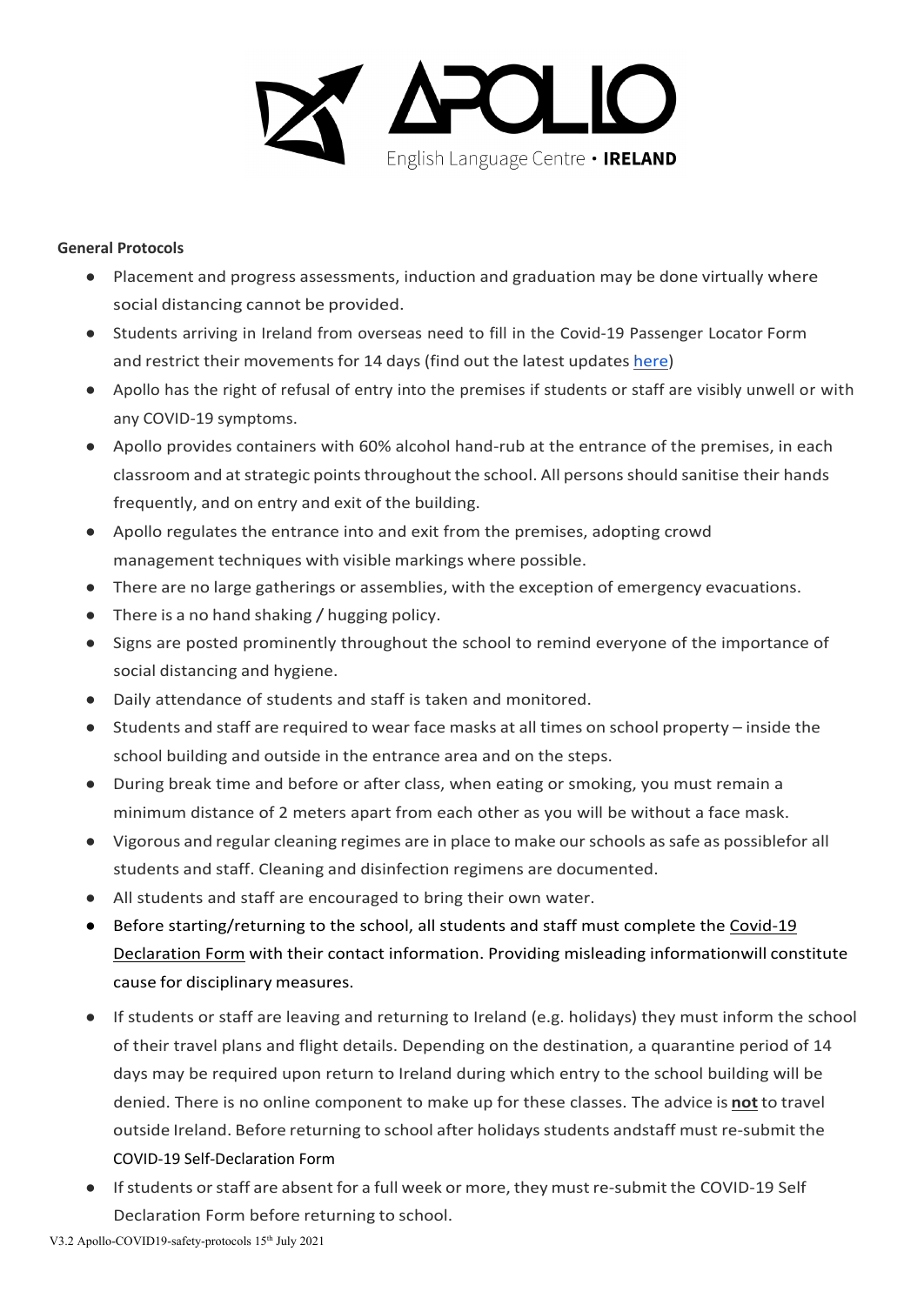

- There is a minimal personal belongings policy for students and staff to only bring necessary items to the school to avoid the risk of contamination.
- All students and staff are strongly encouraged to download and use the official COVID Tracker App: **<https://covidtracker.gov.ie/>**

## **Testing of students for COVID-19**

● Apollo follows HSE protocols for staff or students who show COVID-19 symptoms or who test positive for COVID-19.

## **Structure**

Proper indoor ventilation is essential . In order to ensure adequate circulation of air, and to reduce the level of pathogens in the air, windows should be opened regularly throughout the day, and remain open where possible, to allow cross ventilation.

All precautions are taken to ensure that water systems are safe to prevent the risk of infectionsderived from water.

## **Reception & Admin**

- A minimal physical distance of 1m between persons should be kept at all times and unessential physical contact of any nature should be avoided.
- Any staff member or student exhibiting signs or symptoms of COVID-19 will be refused entry.
- An isolation room is available for any student or staff feeling unwell during the day until they can leave the school.
- Frequently touched surfaces such as door handles, light switches, reception desks are cleaned regularly throughout the day.
- Direct contact to the staff at reception should be avoided. We encourage students to contact us by email or other channels of communication. If inevitable, protective screen barriers are fitted to the reception desk to protect staff and students. Please avoid approaching staff members through the gaps between barriers
- Visible signage regarding cough etiquette, maintaining an adequate physical distance and appropriate hand washing techniques are posted in common areas for everyone to see.
- Students have access to virtual office hours and meetings are by appointment only, limited to one student at a time.
- Class times may be staggered, in order to avoid crowding of students on arrival and departure.
- Staff work rosters where they are assigned to the same group/s of students.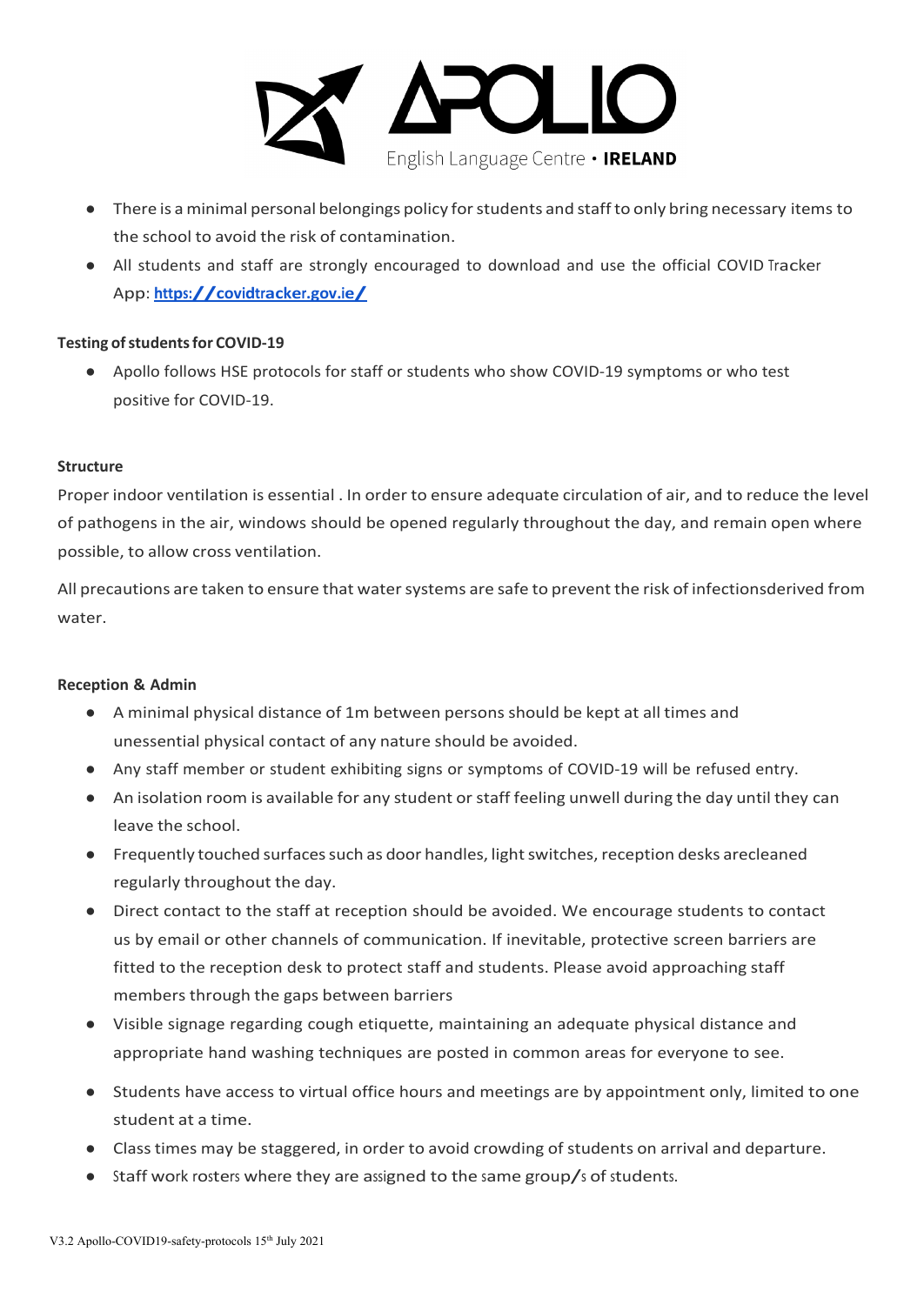

#### **Classrooms**

- Students need to maintain a minimum distance of 1m whilst sitting in the chair.
- During the lessons it is very important that there is no unnecessary contact between students or between students and staff.
- Timing and schedule of lessons may be staggered so the same group of students have lessons and break together with no mixing or shuffling between groups. Students should not arrive more than 15 minutes before or after the scheduled start of their class as they are not allowed to enter the building.
- No shared resources are available in classrooms.
- Students are required to bring their own writing materials and notebooks.
- Students are required to sit at the same desk each day.

### **Common areas**

- The cafe is closed until further notice.
- We recommend students bring food and water for break time and not leave at break time.
- Social distancing measures are in place for the use of any bathroom facilities.

## **Cleaning**

- The school is cleaned regularly with specific attention to door handles, drawers, windows, keyboards, handrails, light switches, tables, phones, buttons, reception desk and grip areas with approved sanitizing products.
- Toilets are cleaned frequently and deep cleaned every day.
- Hand sanitisers, paper and antibacterial sprays are stationed throughout the school for use by staff and students.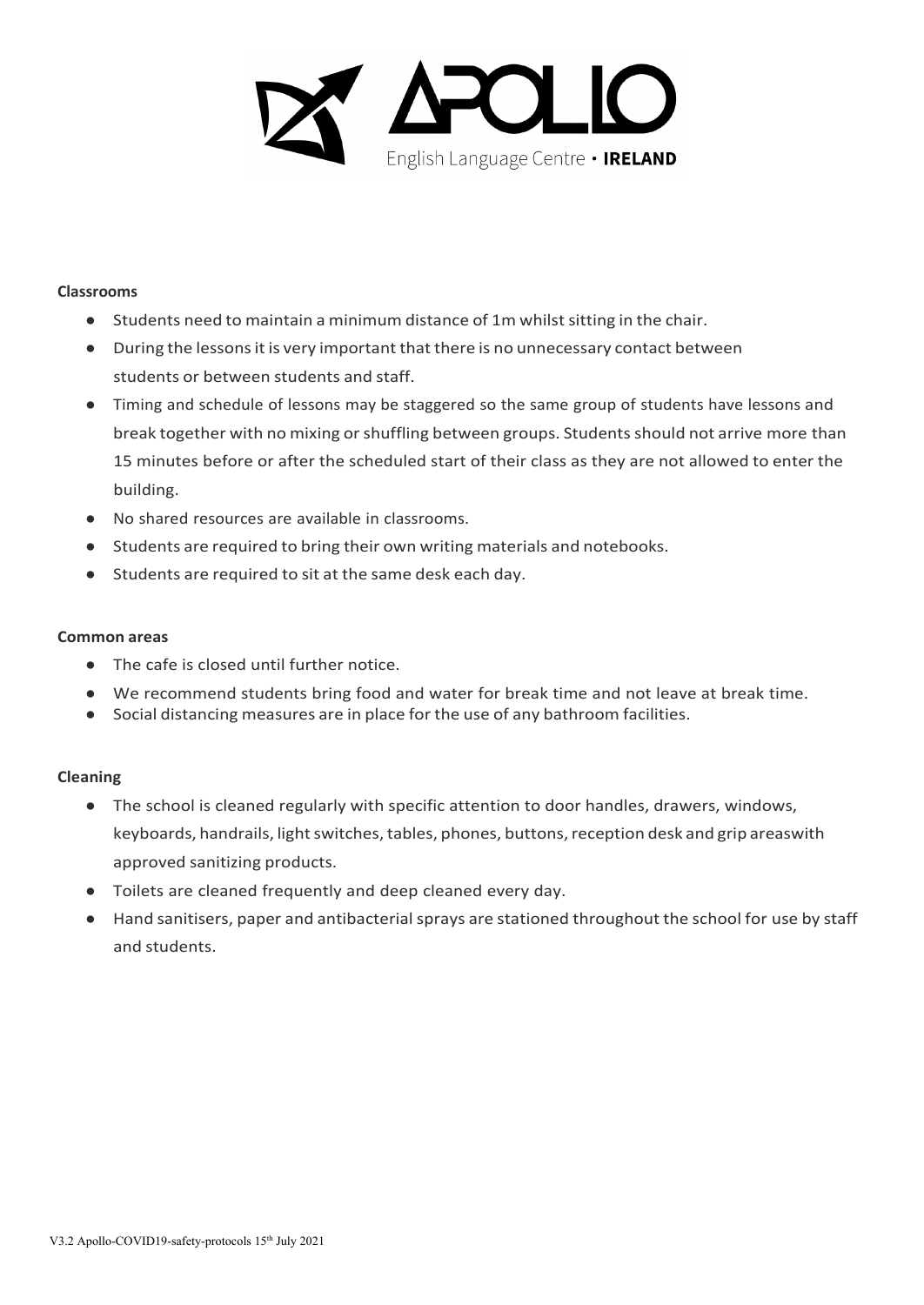

#### **Students arriving into Ireland from overseas**

● Currently English Language Schools are not permitted to recruit new students from overseas. We are actively working with the government on a roadmap for reopening and will update the protocols at the appropriate time.

### **Protocol for dealing with a suspected case of COVID-19**

Any staff member or a student should not attend school if displaying any symptoms of COVID-19.

### *Case A:* **Fever at screening**

Any student or staff member that is found symptoms when trying to attend school.

In this case, the staff member/student would be refused entry to the premises and asked to return home. If symptoms are suggestive of COVID-19, then they are strongly advised to call their GP and follow their instructions. Students shall remain at home until symptoms have completely resolved.

*Case B:* Any member of staff or student results in having fever or developing other symptoms during office hours. The staff member or student who develops any symptoms suggestive of COVID-19 will need to isolate in the designated room and leave the premises as quickly as possible. They are advised to call their GP and follow the instructions.

*In case of a potential case of COVID-19, the school will inform the Health authorities*